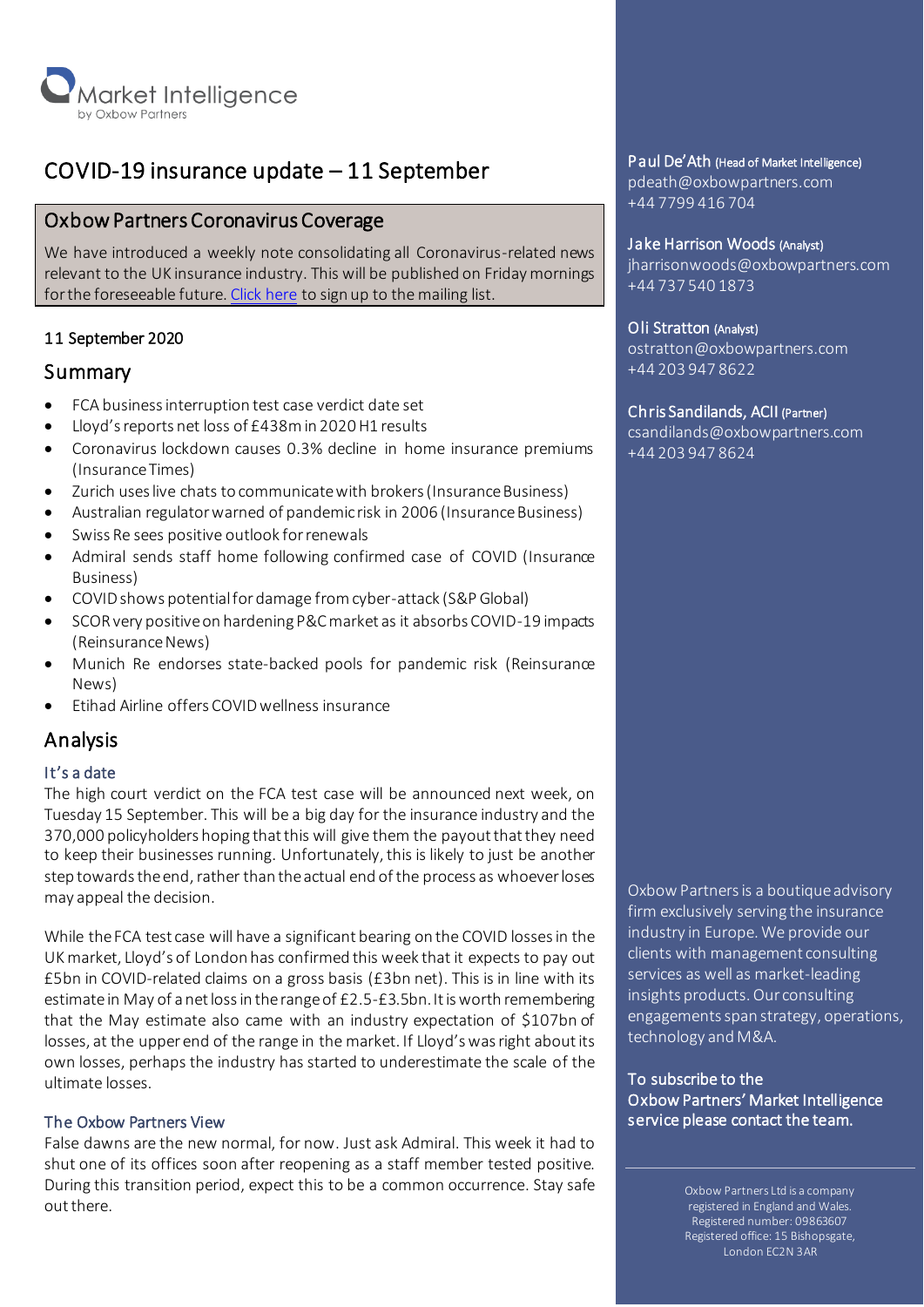

#### FCA business interruption test case verdict date set

The schedule has been set for the judgement in the Financial Conduct Authority's COVID-19 business interruptiontest case: the outcome of the eight-day trail in July will be revealed on 15<sup>th</sup> September at 10:30am. The result will legally binding on the participating insurers in respect to the interpretation of the representative sample of policy wordings considered by the High Court.

#### [Read more](https://www.fca.org.uk/firms/business-interruption-insurance#latest-updates)

# Lloyd's reports net loss of £438m in 2020 H1 results and expects gross COVID-19 claims of £5bn

Lloyd's of London published its 2020 H1 results this week. A reported loss of £438m was driven by £2.4bn of COVID-19 claims incurred which contributed 18.7% impact on the 110.4% combined ratio. Lloyd's expects an ultimate COVID-19 loss of £3bn by the end of 2020 (£5bn on a gross basis; of which £2bn is recoverable from reinsurance). The specialist re/insurance market also notes that positive rate momentum accelerated in H1, with the market achieving risk adjusted rate increases on renewal business of 8.7%.

# [Read more](https://www.lloyds.com/investor-relations/financial-performance/financial-results/half-year-results-2020)

# Coronavirus lockdown causes 0.3% decline in home insurance premiums (Insurance Times)

Data from Consumer Intelligence shows average premiums for buildings and contents policies have decreased by 0.3% over the last three months, partly driven by the national lockdown influencing a steep drop in recorded crime. Despite the threemonth dip, average premiums have increased 3% over a 12-month period, costing policy holders £150 on average.

[Read more \(requires Insurance Times subscription\)](https://www.insurancetimes.co.uk/news/coronavirus-lockdown-causes-03-decline-in-home-insurance-premiums/1434404.article)

#### Zurich uses live chats to communicate with brokers (Insurance Business)

Zurich UK has been proactive in helping it brokers to use its live chat functionality. It has received positivefeedback from its broker partners who have responded very favourably to the speed with which Zurich adjusted to the operational changes of the Pandemic. In the three months from April to June, the insurer completed over 9,200 digital live chat with brokers.

#### [Read more](https://www.insurancebusinessmag.com/uk/news/breaking-news/zurich-uks-head-of-retail-on-how-the-covid-crisis-has-impacted-brokers-digital-capabilities-232807.aspx)

# Australian regulator warned of pandemic risk in 2006 (Insurance Business)

The Australian Prudential Regulation Authority (APRA) questions whether the COVID-19 pandemic was "impossible to predict". Having released guidance on pandemic preparedness as far back as 2006, it recognised the very real risk of an outbreak which could heavily disrupt BAU. APRA's 2006 document called the scenario 'unlikely' but urged financial institutions to be "as prepared as practically possible for a potential pandemic".

#### [Read more](https://www.insurancebusinessmag.com/nz/news/breaking-news/should-the-insurance-industry-have-been-better-prepared-for-covid19-232742.aspx)

#### Swiss Re sees positive outlook for renewals

Swiss Re has announced that its growth outlook for the re/insurance industry remains positive, despite COVID-19, as exposures and risk awareness continue to grow. It expects price increases across all segments to continue, driven by low interest rates, large claims and growing risks. While low interest rates have been affecting the industry's profitability since the global financial crisis, further rate cuts aimed at fighting the economic impact of COVID-19 will only exacerbate this.

[Read more](https://www.swissre.com/media/news-releases/nr-20200908-swiss-re-sees-positive-outlook-for-renewals.html)